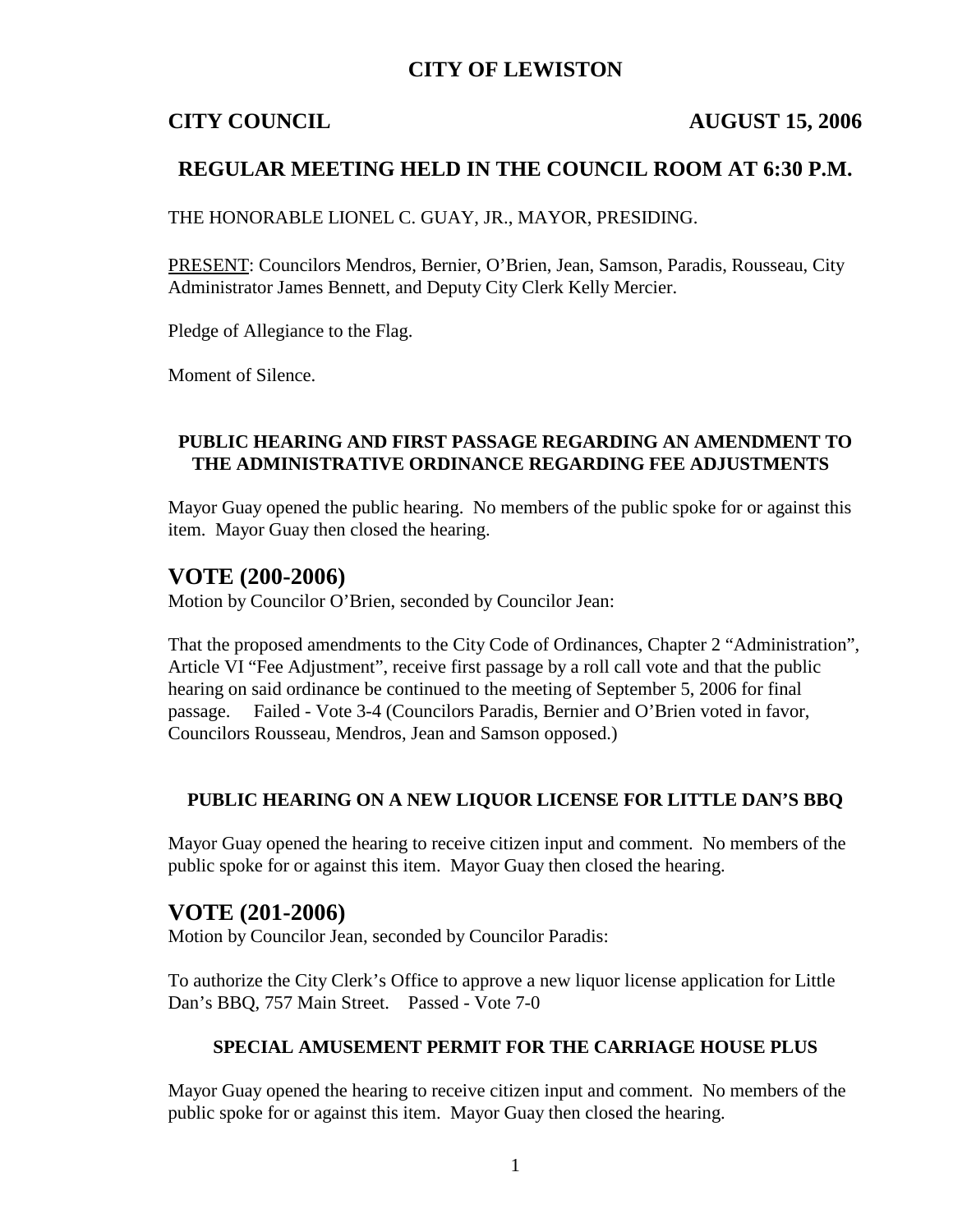# **VOTE (202-2006)**

Motion by Councilor O'Brien, seconded by Councilor Jean:

To grant a Special Amusement Permit for Dancing & Entertainment to Carriage House Plus, 1119 Lisbon Street. Passed - Vote 7-0

## **ACQUISITION AND DISPOSITION OF PROPERTY ADJACENT TO LINCOLN STREET ALLEY AND ORDER VACATING AND DISCONTINUING A PORTION OF LINCOLN STREET ALLEY**

Lincoln Jeffers, Assistant to the City Administrator, gave a brief overview of the of the area affected by the land transfer and the discontinuance of a portion of Lincoln Street Alley.

# **VOTE (203-2006)**

Motion by Councilor Jean, seconded by Councilor Paradis:

Be It Resolved by the City Council that the City Administrator be and hereby is authorized to dispose of a portion of the city owned property at 34 Oxford Street to Jimmy Koutsikos, and to execute the Quitclaim Deed for this property; that the Order vacating and discontinuing a portion of Lincoln Street Alley, be adopted; to acquire a public easement deed from Jimmy Koutsikos for a portion of property at 95 Lincoln Street; to establish a right of way easement at 34 Oxford Street and to dispose of the remaining portions of property at 34 Oxford Street and to execute a Quitclaim Deed for this property, and to authorize the City Administrator to execute the necessary documents in form substantially as presented, and that the City Administrator be and hereby is authorized to make, execute and deliver other such documents as he, in his discretion, may deem necessary or convenient to the accomplishment of such transaction. Passed - Vote 7-0

### **ADOPTION OF LEGISLATIVE INITIATIVES**

Councilors debated the various pros and cons of the list of Initiatives prior to voting.

# **VOTE (204-2006)**

Motion by Councilor Jean, seconded by Councilor Paradis:

To adopt the list of Legislative Initiatives for the upcoming state legislative session. Passed - Vote 7-0

### **PROJECT UPDATE REGARDING THE REPAIRS TO THE CITY'S WATER MAINS**

Public Services Director David Jones and Deputy Director Kevin Gagne updated the Council on the findings and progress of the city's water main projects.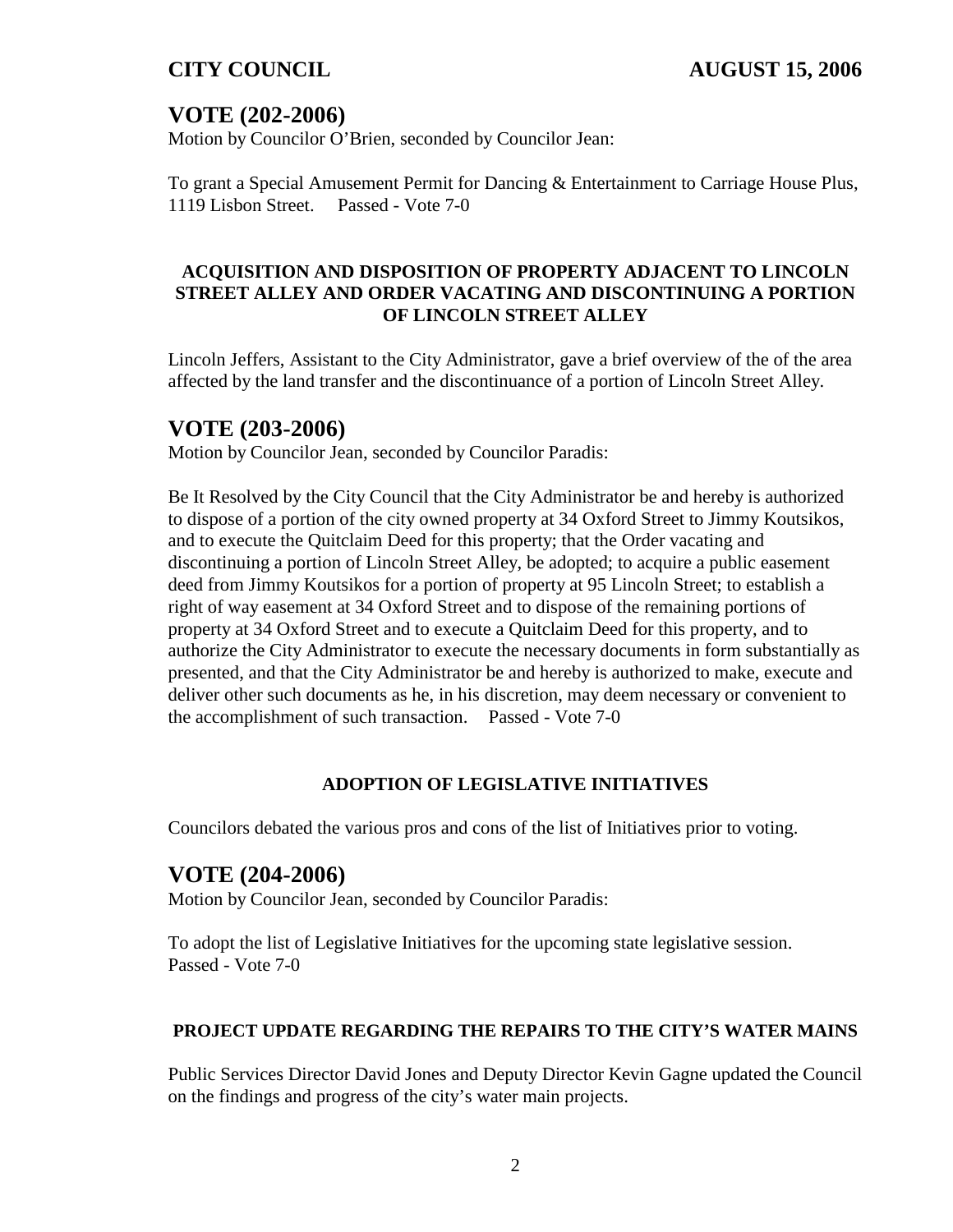#### **APPOINTMENT TO THE MAINE MUNICIPAL ASSOCIATION'S LEGISLATIVE POLICY COMMITTEE**

## **VOTE (205-2006)**

Motion by Councilor Mendros, seconded by Councilor Jean:

To appoint the Deputy City Administrator as the City's staff representative, and the City Administrator and the City Clerk as the City's alternate representatives, to the Maine Municipal Association's Legislative Policy Committee, for the term of July 1, 2006 through June 30, 2008. Passed - Vote 7-0

#### **AUTHORIZATION TO ACCEPT TRANSFER OF FORFEITURE FUNDS**

## **VOTE (206-2006)**

Motion by Councilor Samson, seconded by Councilor Mendros:

That pursuant to Title 15, Maine Revised Statutes Annotated, Section 5824(3) and Section 5822(4)(A), the City Council hereby acknowledges and approves of the transfer of \$641.00, or any portion thereof, in the case of the State of Maine vs. Jasper Melton, CR-06- Court Records and the transfer of \$1,216.00, or any portion thereof, in the case of the State of Maine vs. Jesse Caron, CR-06-498 Court Records. Being funds forfeited pursuant to court process. It is further acknowledged that these funds shall be credited to the 'City of Lewiston Drug Enforcement Program', funds to be deposited in Account No. 590-3514050 at People's Heritage Bank. Passed - Vote 7-0

#### **REPORTS AND UPDATES**

Jim Bennett announced that taxes would be lowered by seventy (70) cents this year as a result of the FY07 budget adoption. This is the second year in a row that the Council reduced the tax rate. In 2006, the average single family home is paying less in dollars for property taxes than they did in 1997.

#### **OTHER BUSINESS**

Charles Soule, 70 Bartlett Street, and Roger Beaudoin, 10 Oak Street, addressed the City Council concerning the recent vandalism that took place near Oak Park. They also complained about noise apparently from some of the patrons from the Club Adrenalin. Jim Bennett said that he would have Chief Welch set up a meeting with the resident of Oak Park to hear their concerns. He also indicated that the Chief would have a talk with the owner of Club Adrenalin.

The Council meeting ended at 7:40pm At this time, the Council took a ten minute recess and the workshop began at 7:50pm.